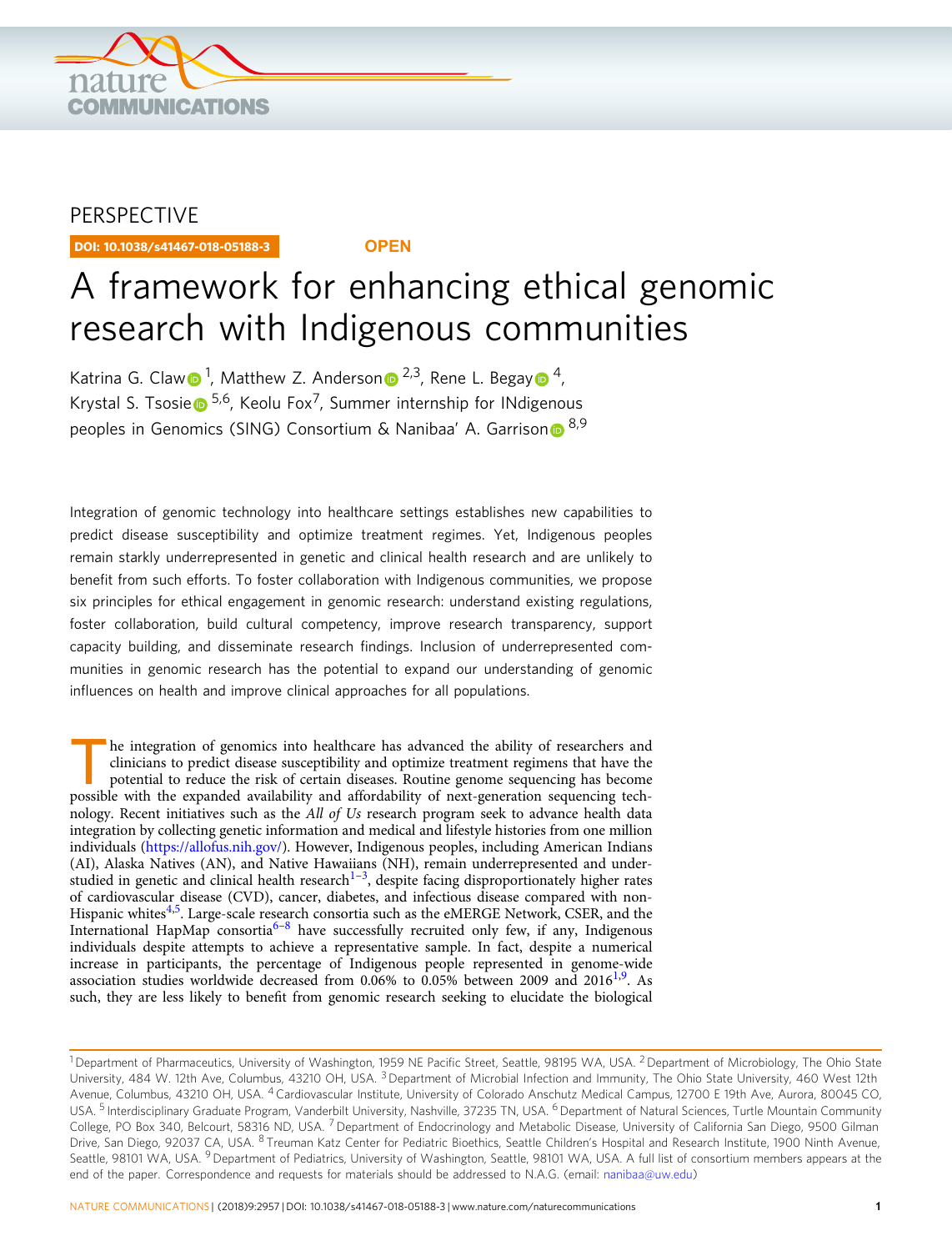etiology of disease, which could aid in disease prevention and treatment and reduce future healthcare disparities $10$ .

Globally, Indigenous people are underrepresented in genomic research studies for a variety of reasons including researchers' failure to engage Indigenous communities in ethical and inclusive ways, lack of study transparency, and historical and recent research malpractice<sup>[11](#page-5-0)–13</sup>, all of which have sowed mistrust and justified peoples' unwillingness to share personal health information, including DNA, with the research community. We briefly describe two examples of research misconduct and lapses in research ethics. First, the Human Genome Diversity Project (HGDP) and subsequent large-scale efforts such as the National Genographic Project began as endeavors to study worldwide human genetic diversity and global migration patterns. However, these projects failed to fully consider the damaging social and political implications to Indigenous communities that, in the case of the HGDP, prompted strong resistance by the Indigenous Peoples' Council on Biocolonialism ([http://www.ipcb.org/\)](http://www.ipcb.org/) and tarnished future trust in research and researchers $14-16$ . Second, the Havasupai Tribe filed a lawsuit against the Arizona Board of Regents over lack of informed consent and a violation of civil rights in addition to unapproved genetic research with DNA samples $17-19$  $17-19$ . The case raised awareness of cultural and political sensitivities around what constitutes appropriate research $^{20}$ . These two examples have raised concerns about the negative impacts that research harms (e.g., stigmatization, violation of individuals' rights, lack of benefit, and cultural incongruence) can have on Indigenous communities.

Despite decades of scientific transgressions across the globe, many Indigenous communities worldwide continue to be interested in genetic research. Some Indigenous communities have developed their own policies to promote responsible conduct of research and have created research review boards to implement mechanisms of accountability that position themselves as partners in research. Some voices within biomedical research have advocated for approaches centered on creating active roles for research participants, community consultation, and research transparency with Indigenous communities—themes embedded in a community-based participatory research (CBPR) approach<sup>[14](#page-5-0),[21](#page-5-0)–[23](#page-5-0)</sup>. In one case, the San people of Southern Africa, who have been a focal point of genetic research for over 60 years (more recently with a focus on whole-genome studies) $24-26$  $24-26$ , issued a code of ethics in early 2017 for researchers conducting studies with their communities<sup>[27](#page-5-0)</sup>. This step was prompted by concerns over the use of insulting terminology in reference to the community, failure to communicate findings to the community, direct recruitment without governance authority, and a lack of investment in the community $28,29$ . In other cases, research guidelines such as Te Mata Ira: Guidelines for Genomic Research with Maori in New Zealand and the Human Heredity and Health (H3Africa) Guidelines for Community Engagement in Africa have empowered Indigenous communities to seek positive outcomes from genomic research $30-32$  $30-32$ . Furthermore, the Navajo Nation in the United States (US) has begun to develop a strong culturallyinformed genetic research policy in place of an existing 16 year moratorium on genetic research $33$ . Importantly, these emerging guidelines arose from active and frequent communication between researchers (including Indigenous researchers) and community members over many years comprised of multiple training workshops, community meetings, and development of digital and print informational materials. Such efforts to bridge the divide between genomic research and Indigenous peoples will likely alleviate tensions and concerns<sup>34</sup>. While these examples highlight the ongoing concerns of global Indigenous communities, we offer potential solutions to achieve greater equity in genetic research.

## The six principles

Ethical framework. As Indigenous scientists and allies of the Summer internship for INdigenous peoples in Genomics (SING) Consortium $35$  and also as members of our own tribal communities, we recognize the potential for Indigenous communities to benefit from genomic research. Over the past 2 years, we developed this framework in which we propose the following set of principles (Fig. 1 and Table [1](#page-2-0)), informed by CBPR approaches, to engage Indigenous people and communities in genomic research. This framework includes six principles: (1) understand existing regulations, (2) foster collaboration, (3) build cultural competency, (4) improve transparency, (5) support capacity, and (6) disseminate research findings. The goals of the framework are to build trust, increase inclusion of diverse groups in genomic research, and enhance ethical research practices that promote tribal research regulations (e.g., tribal oversight and consultation) and benefits to participants and their communities. Our ethical framework extends beyond the current US federal requirements for biomedical and behavioral research (as described by the recently revised Common Rule<sup>36</sup>), which draws upon the principles of bioethics (respect for persons, beneficence, and justice from the Belmont Report), and community-engaged research.

Although we focus primarily on Indigenous groups of the US (AI, AN, and NH), this framework can inform research practices in many Indigenous communities to incorporate cultural views and acknowledge local research review boards. Few studies have engaged Indigenous communities in genomic research, yet some supportive research collaborations guided by CBPR principles have been ongoing for decades and can serve as examples of what is possible. We illustrate the principles listed below with examples of genetic research with tribes, and highlight how studies have effectively incorporated some of the principles that we present in our ethical framework. Thus, we provide this framework to promote inclusion of historically underrepresented communities



Fig. 1 An ethical framework for enhancing genomic research with Indigenous communities. The recognition of tribal sovereignty and research regulations are at the core of our ethical framework. Moving outward from the center, community engagement is necessary to build a foundation to create a collaborative partnership among researchers and community members. Starting from the right going clockwise, researchers should incorporate cultural competency, transparency, capacity building, and dissemination strategies to build trust, increase inclusion of diverse groups in genomic research, and enhance ethical research practices. The diagonal words represent core values that should be used throughout the research process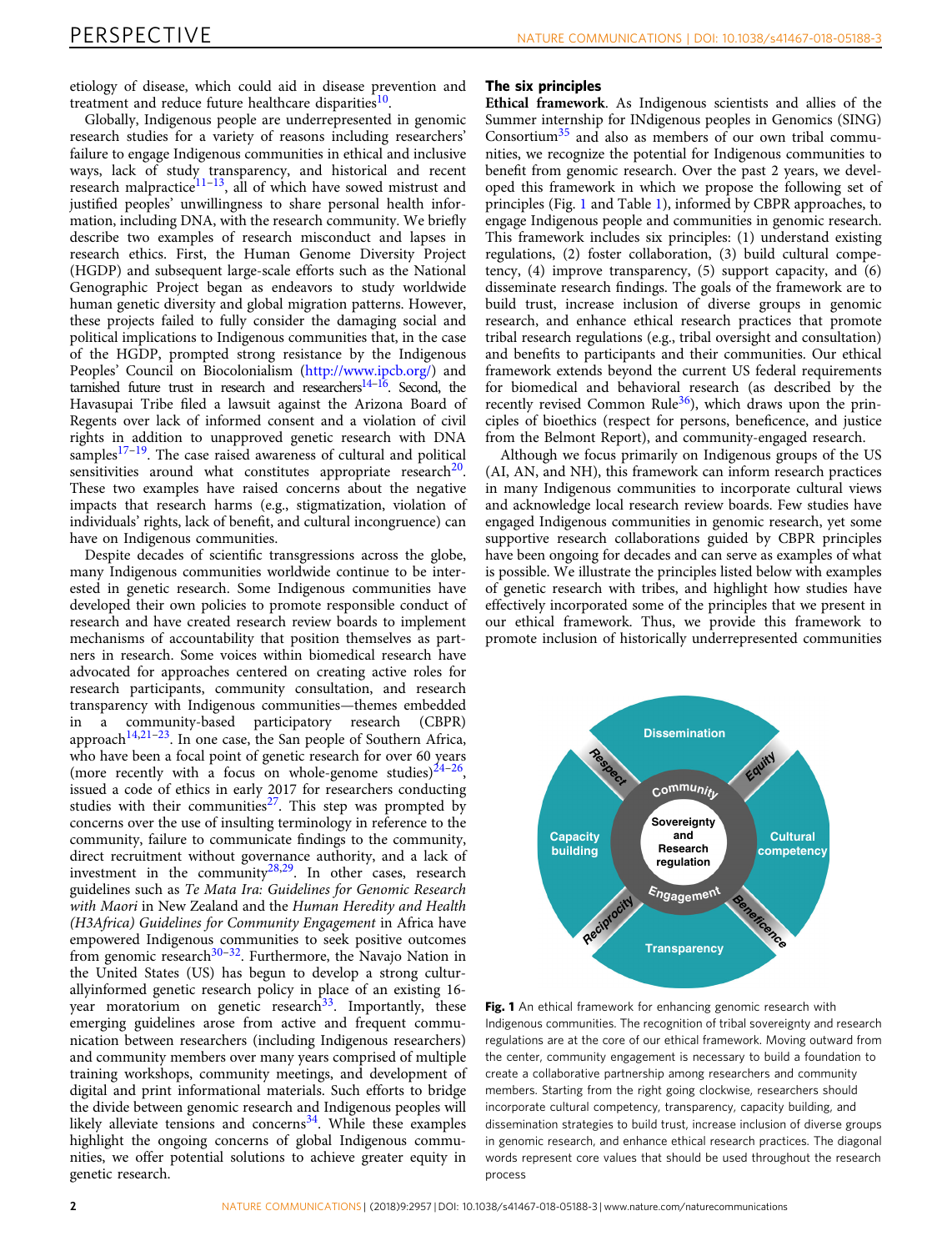<span id="page-2-0"></span>

| Table 1 Principles for engaging in ethical research with Indigenous people                                                                                                                                                                  |                                                                 |                                                                                                                         |
|---------------------------------------------------------------------------------------------------------------------------------------------------------------------------------------------------------------------------------------------|-----------------------------------------------------------------|-------------------------------------------------------------------------------------------------------------------------|
| <b>Key considerations</b>                                                                                                                                                                                                                   | Significance/s                                                  | Example/s                                                                                                               |
| 1. Understand tribal sovereignty and research regulation<br>Research oversight structures such as tribal IRBs, the IHS IRB, and tribal<br>council research policies and regulations are important to consider in<br>Indigenous communities. | Tribal sovereignty, respect                                     | Multiple IRB review <sup>43</sup> , NCAI<br>Resource Guide, CRCAIH <sup>52</sup> ,<br>NIH Tribal Health Research Office |
| 2. Engage and collaborate with the tribal community<br>Involve the community in all aspects of the research process from the<br>initial research question development to the final dissemination of results.                                | Reciprocity                                                     | CBPR <sup>45</sup><br>Bidirectional knowledge <sup>48</sup>                                                             |
| 3. Build cultural competency<br>Listen and learn from the community about their cultural perspectives.                                                                                                                                      | Respect for persons, traditional<br>knowledge, community values | Cultural competency training <sup>a</sup>                                                                               |
| 4. Improve transparency of research practices<br>Make research goals and processes clear and understandable through<br>frequent communication.                                                                                              | Beneficence                                                     | Bidirectional knowledge <sup>48</sup>                                                                                   |
| 5. Build tribal research capacity                                                                                                                                                                                                           | Tribal sovereignty, beneficence,                                | CRCAIH <sup>52</sup> .                                                                                                  |
| Train and support community members in the research process.                                                                                                                                                                                | equity                                                          | NIH Tribal Health Research Office                                                                                       |
| 6. Disseminate findings in a community-accessible format                                                                                                                                                                                    | Beneficence, respect for persons,                               | Digital storytelling <sup>63</sup> , RED Talks <sup>b</sup>                                                             |
| Collaborate with community partners to use culturally appropriate<br>methods of disseminating and applying the findings.                                                                                                                    | equity                                                          |                                                                                                                         |
| <sup>a</sup> Tool for Assessing Cultural Competence Training (TACCT): https://www.aamc.org/initiatives/tacct/<br><sup>b</sup> RED Talks YouTube Channel: https://www.youtube.com/channel/UCGSdSFOXt5uVK43i67N9-Vg                           |                                                                 |                                                                                                                         |

in future genomic research, which will expand genomic and health knowledge for diverse populations $37,38$  $37,38$  $37,38$ .

Understand tribal sovereignty and research regulation. Within the US, interactions between researchers and Indigenous people require attention to political considerations as well as the ethical considerations described above. We focus on AI/AN tribes in the US and recognize they are distinct from other underrepresented minorities and global Indigenous groups in that the US government recognizes tribes as domestic-dependent nations and many tribal nations function as sovereign entities (i.e., an autonomous government with the authority to govern and uphold a range of laws including research codes) $39$ ; however, Native Hawaiians and some US-based tribes remain unrecognized at the state and federal levels<sup>40,41</sup>. In research endeavors involving AI/AN tribes or tribal members, researchers must recognize any existing tribal sovereignty or local governance structures (e.g., the local laws and regulations) before engaging in research $^{42}$  $^{42}$  $^{42}$ . This recognition should be extended to all Indigenous groups regardless of federal or state recognition, as they are distinct and cohesive communities who possess their own social and cultural infrastructures.

Many tribes have regulatory research review structures that may include their community-guided Institutional Review Board (IRB) (e.g., tribal, Indian Health Service (IHS), or healthcare corporation IRB) or tribal councils from which researchers will have to seek approval in addition to their university IRBs. The local review boards (e.g., community IRB or committee) oversee research protocols and may dictate the types of required consent, data and sample usage, and dissemination of research findings in particular communities. Within the US, there are currently 25 IRBs serving tribes and urban Indian communities that are registered with the US Department of Health and Human Services ([https://www.ihs.](https://www.ihs.gov/dper/research/hsrp/instreviewboards/) [gov/dper/research/hsrp/instreviewboards/\)](https://www.ihs.gov/dper/research/hsrp/instreviewboards/). Some IRBs, such as the intertribal Rocky Mountain/Great Plains Tribal Region IRB have created rigorous regulations that promote Indigenous values and community participation for collaborating researchers and serve multiple independent tribes $43$ . There is strong support among tribes for "data-sharing procedures that take into account tribal sovereignty and appropriate oversight of research,"[44](#page-5-0) which would be under the purview of the tribal IRBs or research review boards. Policies relating to biospecimen handling and ownership, data storage, and the ultimate return or destruction of samples should be developed early in the research process in collaboration with the local oversight structures.

Engage and collaborate with the tribal community. To best promote respectful and mutually beneficial research, it is important to recognize the role of historical and current social, political, economic, and environmental influences on health. A comprehensive approach to research that utilizes elements of "community-based research" (also known as community-engaged research) integrates many of these factors<sup>45,46</sup>. Community-based approaches have enhanced research with diverse populations in public health and the social sciences, and the approach has also been endorsed by researchers, funding agencies, and national organizations<sup>47</sup>. Utilizing these approaches, researchers can carefully design studies to build long-term partnerships/collaborations that acknowledge Indigenous peoples' longstanding knowledge systems and tribal sovereignty (if applicable), account for variables within studies that are not obvious to researchers, and honor Indigenous community values in a culturally respectful manner.

Engaging the community in research can occur at various levels and take many forms. To facilitate community involvement, it is crucial to develop an engagement plan for the research study before its onset and to develop engagement activities for all phases of research. Discussing all aspects of a research study with Indigenous community members and involving them, from the conceptual design to data analysis to the conclusions, can positively impact the research by identifying priority topic areas and questions that are relevant to the community. This, in turn, can generate innovative ideas, more robust hypotheses, and reduce scientific biases. Integrating Indigenous knowledge and perspectives in the research process could be particularly valuable for the analysis, interpretation, and dissemination of the study results.

Building relationships with community members throughout the study increases the likelihood of successfully completing the study and the possibility of developing subsequent long-term partnerships. Collaboration builds trust and can enhance research participation throughout the study's duration. In some tribal partnerships, one favorable engagement activity has been to implement a tribal advisory council that meets regularly to provide feedback about the ongoing studies and fosters educa-tional opportunities for all participating entities<sup>[48](#page-5-0)</sup>.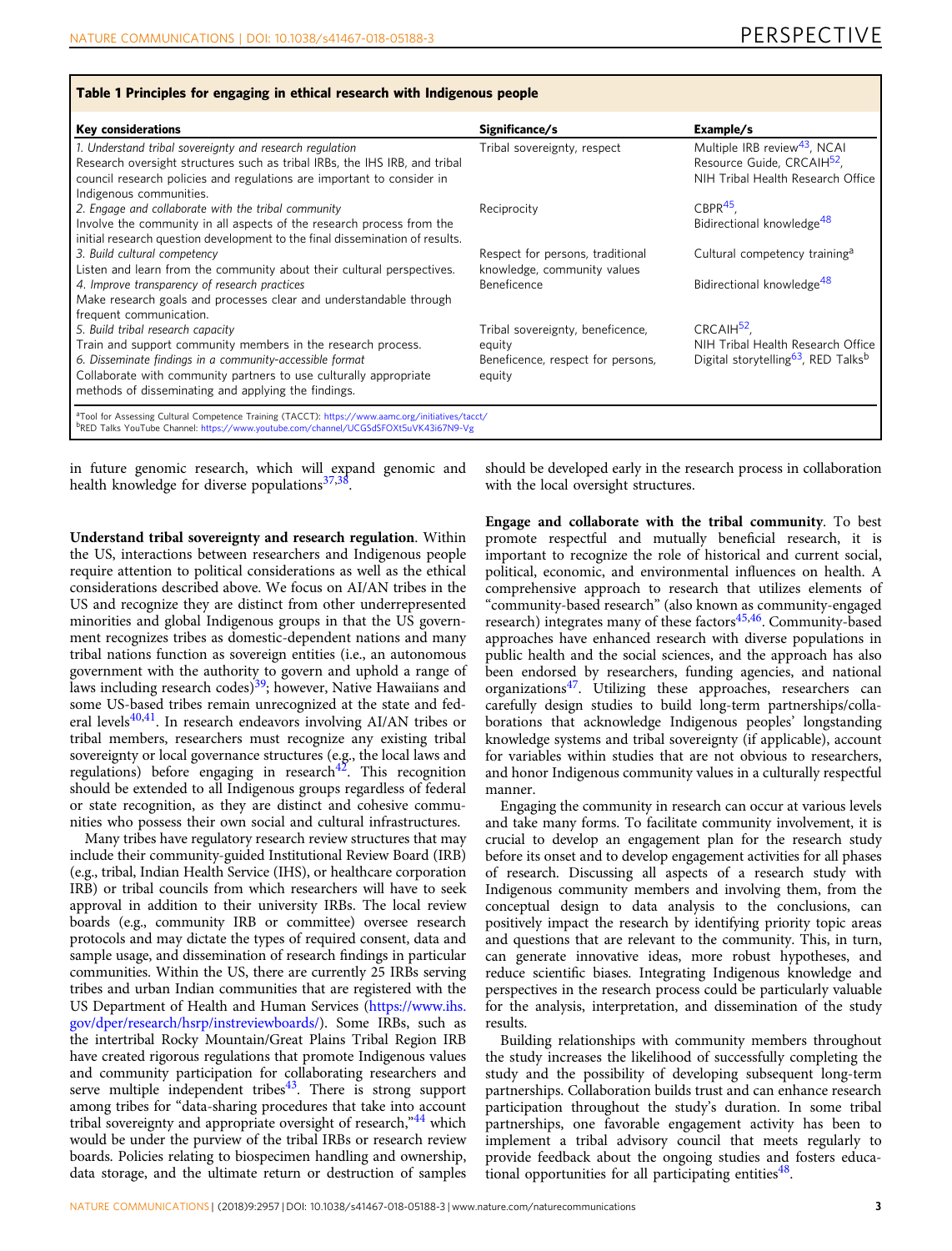The Center for Alaska Native Health Research (CANHR) team incorporated principles of CBPR throughout the initiation and development of their center, with researchers initially generating the questions and then approaching the community partners to determine which questions were of interest $49$ . The research questions, study methodology, and dissemination plan were continually refined to reflect community interests through an iterative process of communication and collaboration with a community advisory group (CAG) that ultimately settled on investigations of obesity and diabetes. In particular, the genetic component of the study necessitated the creation of a space for discussing genetic topics between tribal partners and CANHR researchers. The research team utilized the Genetic Education for Native Americans program to conduct a 2-day workshop about basic cell biology, risks and benefits of genetic research, and cultural considerations $50$ . The resulting strong collaborative relationship is essential to the longstanding success of the CANHR partnership with tribal communities.

Build cultural competency. Cultural competency is the ability to acknowledge, communicate, and understand cultural differences while interacting effectively with individuals across cultures. Striving to attain cultural competency is essential for researchers to work toward understanding a community's cultural values and norms. Researchers should enter Indigenous communities with humility, empathy, and willingness to listen and learn. Without adequate cultural competency in a research project, Indigenous communities may feel that their perspectives and knowledge are devalued or not respected. In particular with biological specimen collection, many Indigenous groups feel that their blood and other tissue samples remain contiguous with the spiritual and physical person throughout their life<sup>51</sup>. In addition, understanding the social, cultural, and structural determinants of health within Indigenous communities (e.g., poverty, barriers to education and employment, and cultural traditions that foster resiliency) is important for contextualizing interactions with the community, creating project objectives, interpreting results, and conducting culturally sustainable science. Therefore, sensitivity to community values, worldviews, restrictions, social circumstances, and the social and economic structures must be practiced when proposing a genomic research study.

Cultural competency also entails working alongside partners with different skills and worldviews. Spending time in the community and being visibly present, through formal research planning meetings and participation in community events, is critical to understand their perspectives, questions, and concerns and for developing relationships. These interactive approaches may allow researchers to identify an appropriate cultural adviser who can aid in navigating the community dynamics. Various resources exist for cultural competency and ethics training for researchers intending to engage with Indigenous communities. There are online and in-person resources for cultural competency training through the Association of American Medical Colleges Tool for Assessing Cultural Competence Training (TACCT). In addition, the National Congress of American Indians (NCAI) AI/ AN Genetics Resource Guide [\(http://genetics.ncai.org\)](http://genetics.ncai.org) and the Collaborative Research Center for American Indian Health (CRCAIH) offer guidance for researchers to orient themselves to the broader tribal perspective<sup>52</sup>. More recently, the Ethics Training for Health in Indigenous Communities Study (ETHICS) created an alternative training option through the online Collaborative Institutional Training Initiative (CITI) research ethics training course that is tailored for federally-funded researchers working with AI/AN communities $53$ . Building a culturally-adept foundation demonstrates respect and enables bidirectional communication, which can further fulfill community needs and provide an indigenized perspective for future research projects.

An example of cultural competency integration in research is found in the Northwest-Alaska Pharmacogenomics Research Network (NWA-PGRN), a collaborative partnership between various research institutions and tribal organizations to study and improve drug response in  $AI/AN$  people<sup>54</sup>. The NWA-PGRN established a CAG within each of its participating tribal communities to initiate research on genomic-pharmaceutical drug interactions<sup>[48](#page-5-0),[55](#page-6-0)</sup>. Central to this collaboration was a bidirectional flow of knowledge: CAG members instructed researchers in cultural competency, traditional knowledge, and science, while researchers conducted workshops and presentations on pharmacogenetics in a community setting (e.g., in the local community rather than at a research institution).

Improve transparency of research practices. Academic and community goals often differ, necessitating open communication between researchers and community members. To promote transparency, researchers should strive for clarity about the project's goals in project documents (e.g., research protocol, recruitment materials, consent forms, research results, etc.) and use accessible language. Ideally, the materials should be deliberated upon and approved by community partners and their local review committees before they are disseminated, then revised with feedback as appropriate. Many Indigenous communities may decide to participate in research for the perceived benefits, even if the benefits are not yet realized. As such, researchers must be careful to avoid over-promising benefits from their studies. For example, results that are generated from genomic research often takes years to interpret and disseminate in ways that allow communities to benefit. Even if a new genetic test is produced, it may not offer a health benefit without proper treatment and prevention in place. In addition, if research goals change during the study, it is necessary to keep the community informed. When collected data spurs new hypotheses, the community should be engaged in the formulation of new research directions. To build understanding and trust, community partners can be invited into the laboratory and shown where samples are stored, how they are processed, and how the data are generated. Finally, the anticipated future use of data, samples, and long-term ownership/storage of sequence data must be discussed thoroughly before the study begins. To formalize partnerships, there are various examples of potential agreements such as a Memorandum of Understanding that should be considered by all parties involved and the future disposition of data and samples defined in a Materials Transfer Agreement or Data Sharing Agreement.

Ethical concerns and lack of transparency led some academic institutions to initiate moratoriums on research of archived Indigenous materials, as occurred at the Australian National University in the 1990s. Following this decision, the National Center for Indigenous Genomics [\(http://ncig.anu.edu.au/](http://ncig.anu.edu.au/)) was created in 2013 to regulate archived materials and promote genomic research of benefit to Indigenous Australians. The Center is under Indigenous governance, composed of an Indigenousmajority Board, who ensures Indigenous custodianship of biological samples, proper engagement, insight into research directions and programming, and dissemination of information.

Build tribal research capacity. Building tribal research capacity by which Indigenous scientists can lead research that is directly aligned with community values is essential for long-term culturally sustainable science. From 2004–2014, the percentages of doctoral degrees awarded annually in science and engineering to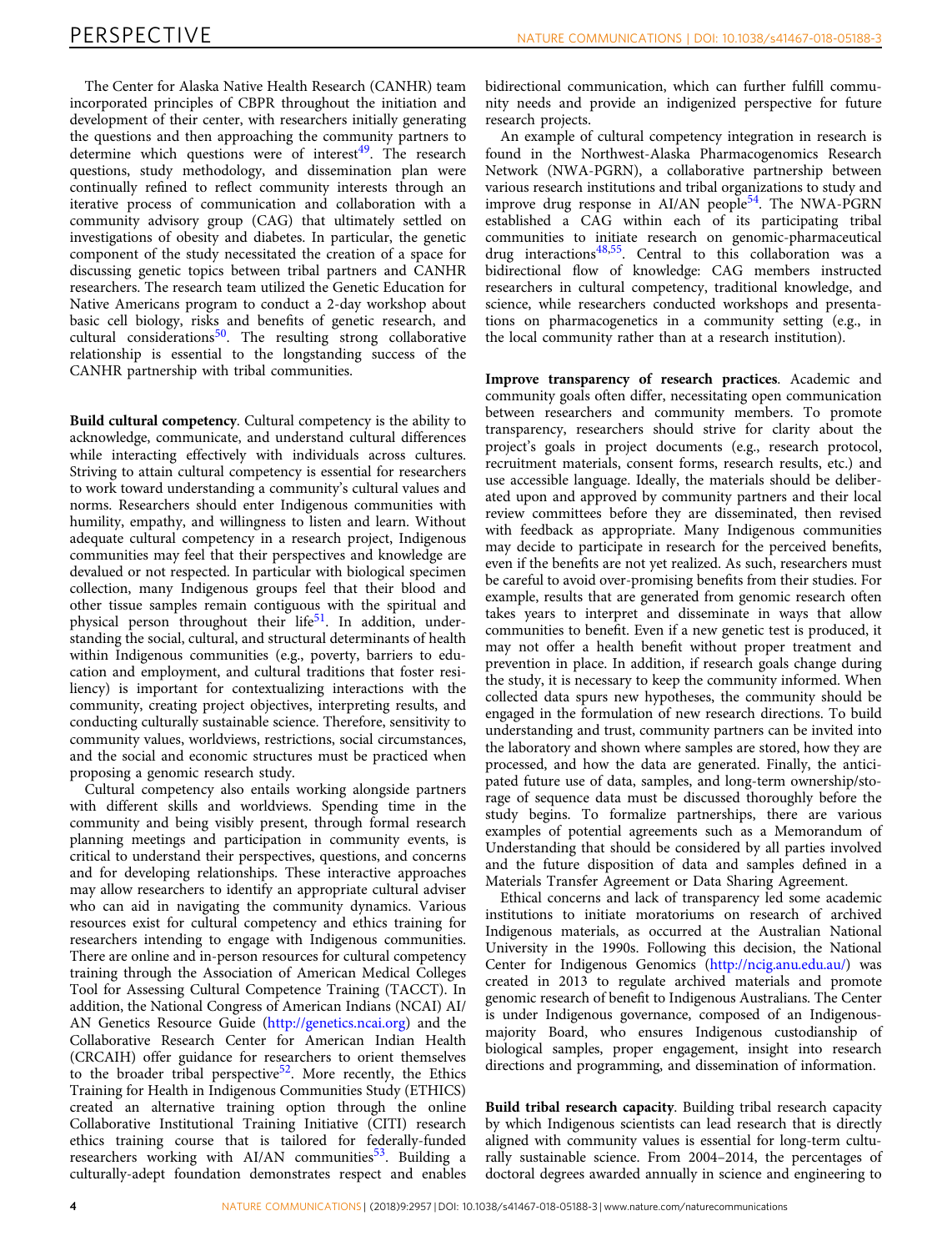Indigenous people in the US was less than 0.4% (in 2014, 110 AI/ AN and 33 NH out of 38,939 nationwide were awarded doctoral degrees), which highlights the disparity in the number of trained Indigenous researchers<sup>56,57</sup>. The participation of Indigenous people and other underrepresented minority populations in Science, Technology, Engineering and Mathematics (STEM) fields remains shockingly low, and Indigenous students often face various barriers that preclude them from pursuing or continuing careers in STEM fields<sup>57</sup>, such as inadequate academic preparation, competing family or cultural demands, conflicting epistemologies, income barriers, and poor mentorship. Allies in leadership positions at academic and federal institutions can play an important role in building research capacity to increase training opportunities for Indigenous scientists to conduct health and genomic studies within their communities. Therefore, the research community should actively work to continually train, engage, mentor, and support emerging Indigenous scientists from the trainee level to beyond the early career scientist stage.

Further tensions surrounding genomic research may stem from a disconnect between scientists and the Indigenous communities involved in research. Around the world, social and economic inequities have contributed to the lack of recruitment and inclusion of Indigenous people in genomic studies, education, and training. Indigenous people are more likely to live in locations distant from the universities and institutions conducting the research and thus may have less experience working with researchers. In closing this divide, Indigenous scientists can act as cultural brokers and serve as liaisons between their communities and academic research institutions with a capacity to lead future projects. Ultimately, a critical mass of Indigenous scientists can become self-sustaining, providing beneficial impact within both the broader scientific community and their own communities.

Building research capacity within Indigenous communities strengthens inclusivity in biomedical research and promotes the use of culturally appropriate frameworks. Inclusion of community and Indigenous researchers can bring greater transparency of the research process to Indigenous communities and provide training opportunities for them to become involved in the research. Those seeking guidance beyond local tribal governance may also contact the newly appointed Director of Tribal Health Research Office, which coordinates NIH research related to the health of AI/AN across the NIH Institutes, Centers, and Offices, and recently released a Tribal Consultation Policy ([https://dpcpsi.](https://dpcpsi.nih.gov/thro) [nih.gov/thro\)](https://dpcpsi.nih.gov/thro).

An example of a study that has built research capacity in tribal communities is the Strong Heart Study (SHS). SHS was founded in 1988 to investigate CVD among 12 participating tribes across the country and stands as the largest epidemiological study to date among AIs and the second longest running study of CVD in the US<sup>58</sup>. Recent investigations focus on identifying genetic risk factors of CVD in participating families recruited from health centers and academic institutions $59-61$ . To build trust across these distinct communities, SHS investigators worked closely with community leaders to identify specific questions of interest within the scope of the study and hired community members to work within the study group. Consequently, SHS maintains 90% retention rates across study phases and has incorporated dozens of AI/AN investigators who participate in active research teams, including the training of many Indigenous PhDs, MDs, nurses, and other medical professionals from tribal communities<sup>62</sup>. SHS has served as an important model for collaborative efforts with Indigenous groups.

Disseminate findings in a community-accessible format. Research findings are usually published in academic journals, yet the publications are rarely accessible to Indigenous communities nor do they tend to enter the community discourse, thus limiting the impact to community knowledge and benefit. Soliciting community input regarding best practices to disseminate research findings to participating and affected communities can reverse this trend. Broadening the format of disseminated research results using creative solutions offers community partners greater access to the materials (e.g., digital storytelling, community newsletters or reports, social media, radio, and small grassroots interventions). For example, rural AN communities have used digital storytelling (culturallyimmersed videos) to share knowledge about health promotion and cancer awareness within their community $63$ . Inspired by TED Talks, video-based content has also been developed through RED Talks, an online YouTube channel designed to share solution-based ideas, tribal research and policies, and success stories across tribes. With access to such information, communities can generate tool kits and further policies.

Acknowledging the contributions of community partners is imperative for strengthening partnerships. Researchers can do this by inviting community members who contributed in meaningful ways to the research process to be co-authors or acknowledging their contributions in publications, disseminated materials, or presentations. Lack of acknowledgment actively disengages partner communities from the research process, removing their insight, efforts, and work in the research process. At a minimum, communities should be included in the acknowledgements to indicate their central role in all completed studies. Ownership of the study is thus transferred back to the community while instilling added confidence in future research endeavors.

Our framework considerations are multifaceted and interconnected. Each research study will have different levels of collaboration and be unique in its own way. Depending on the Indigenous community, some research projects may need to apply only a few of the principles outlined above. Ultimately, the study goals and the dynamics of the community–researcher partnership will evolve throughout the duration of the project. Application of these principles, as demonstrated by collaborative genomic research projects such as those between the White Mountain Apache and the National Institutes of Health<sup>64</sup>, or the Maori tribes in New Zealand and the University of Otago [\(https://](https://www.otago.ac.nz/full-circle/) [www.otago.ac.nz/full-circle/\)](https://www.otago.ac.nz/full-circle/), suggest that research programs between Indigenous people and scientific communities can flourish when commitment and transparency are prioritized.

### Future directions

The suggested framework requires deliberate investments in time and effort by researchers and Indigenous collaborators. Building strong and equal partnerships is necessary for establishing longlasting successful relationships that have the potential to greatly benefit future research endeavors. Acknowledging the commitment required to incorporate these ethical principles of genetic research in Indigenous communities means new supportive policies and substantial investments from federal agencies and institutions will be necessary. Given that diversity in research is a top priority for many agencies and universities $65,66$ , their commitment to this effort must be demonstrated by actions that enable and facilitate our framework for underrepresented communities. Without such policies, entire communities of Indigenous people will continue to be ignored, despite research programs' best intentions.

Moving forward, genomic research partnerships between academic institutions and Indigenous peoples can be fostered by viewing participating groups as collaborators instead of research subjects. Presently, with the new All of Us research program, technological advancements, and increased awareness of enlightened research approaches, we have the opportunity to usher in an era of widespread respectful and beneficial research that has the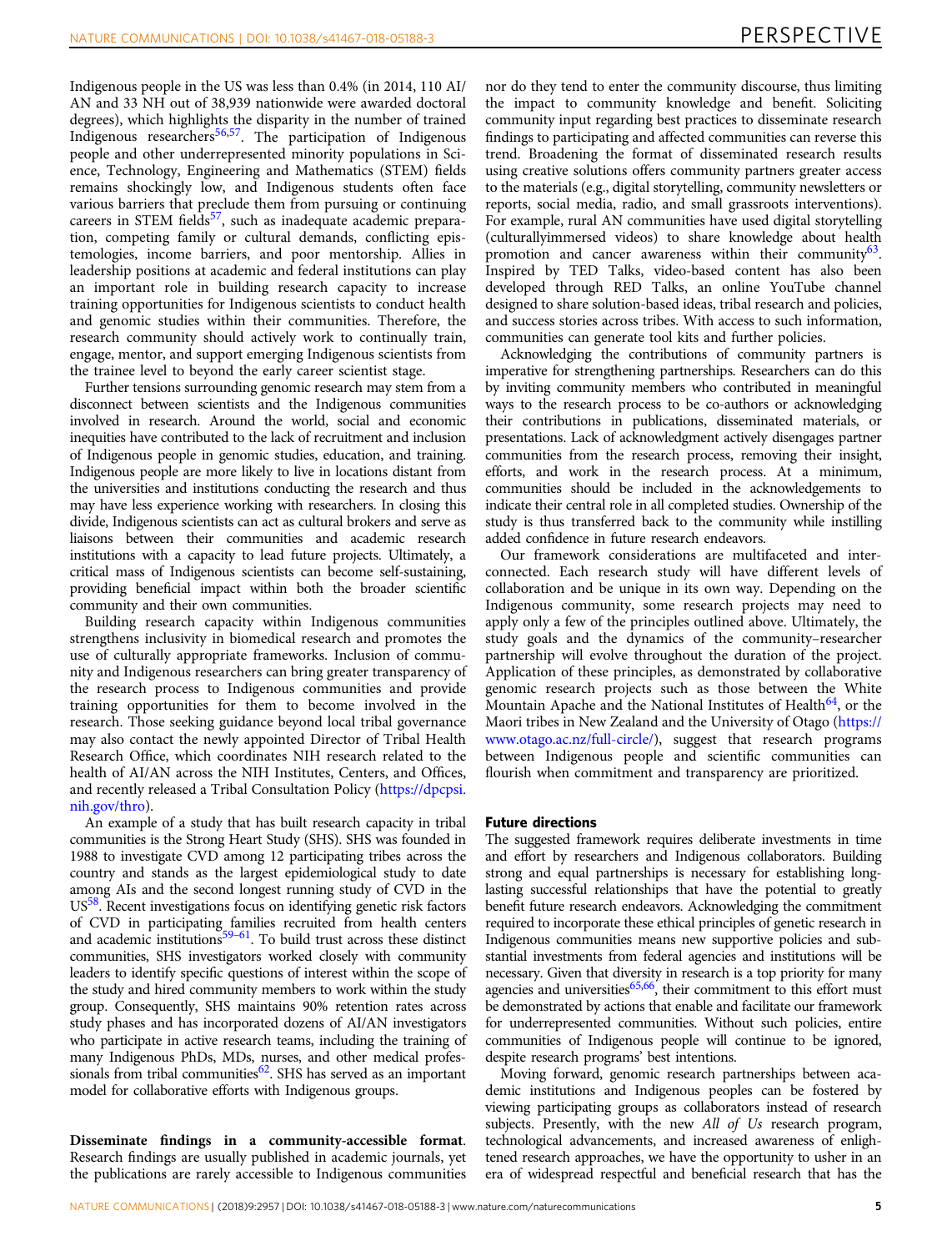<span id="page-5-0"></span>potential to truly engage Indigenous and other underrepresented populations in genomic research. This framework offers an opportunity for researchers to begin working with Indigenous communities, which provides a richness of discoveries that are both scientifically and ethically motivated. As ethical researchers, we must strive to incorporate the presented framework into the current research paradigm and undertake this challenge of collaborating and engaging with Indigenous communities to address the health challenges faced by these communities. More broadly, other Indigenous communities can choose to use this framework to promote stronger engagement so that the benefits from scientific advances are distributed more meaningfully and equitably.

Received: 3 July 2017 Accepted: 18 June 2018 Published online: 27 July 2018

## **References**<br>1. Popeiov, A

- Popejoy, A. B. & Fullerton, S. M. Genomics is failing on diversity. Nature 538, 161–164 (2016).
- 2. Jaja, C., Burke, W., Thummel, K., Edwards, K. & Veenstra, D. L. Cytochrome p450 enzyme polymorphism frequency in indigenous and native american populations: a systematic review. Community Genet. 11, 141–149 (2008).
- 3. Chen, M. S. Jr., Lara, P. N., Dang, J. H., Paterniti, D. A. & Kelly, K. Twenty years post-NIH Revitalization Act: enhancing minority participation in clinical trials (EMPaCT): laying the groundwork for improving minority clinical trial accrual: renewing the case for enhancing minority participation in cancer clinical trials. Cancer 120, 1091–1096 (2014).
- 4. Jacobs-Wingo, J. L. et al. Causes and disparities in death rates among urban American Indian and Alaska Native populations, 1999-2009. Am. J. Public Health 106, 906–914 (2016).
- 5. Adekoya, N., Truman, B. & Landen, M., Centers for Disease Control and Prevention. Incidence of notifiable diseases among American Indians/Alaska Natives—United States, 2007-2011. Mmwr. Morb. Mortal. Wkly. Rep. 64, 16–19 (2015).
- 6. Gottesman, O. et al. The Electronic Medical Records and Genomics (eMERGE) Network: past, present, and future. Genet. Med. 15, 761–771 (2013).
- 7. Green, R. C. et al. Clinical sequencing exploratory research consortium: accelerating evidence-based practice of genomic medicine. Am. J. Hum. Genet. 98, 1051–1066 (2016).
- 8. International HapMap Consortium, Frazer, K. A. et al. A second generation human haplotype map of over 3.1 million SNPs. Nature 449, 851-861 (2007).
- 9. Bustamante, C. D., Burchard, E. G. & De la Vega, F. M. Genomics for the world. Nature 475, 163–165 (2011).
- 10. West, K. M., Blacksher, E. & Burke, W. Genomics, health disparities, and missed opportunities for the nation's research agenda. JAMA 317, 1831–1832 (2017).
- 11. Mello, M. M. & Wolf, L. E. The Havasupai Indian tribe case–lessons for research involving stored biologic samples. N. Engl. J. Med. 363, 204–207  $(2010)$
- 12. Bowekaty, M. B. & Davis, D. S. Cultural issues in genetic research with American Indian and Alaskan Native people. IRB 25, 12–15 (2003).
- 13. Dukepoo, F. C. Genetic services in the new era: Native American perspectives. Community Genet. 1, 130–133 (1998).
- 14. Dodson, M. & Williamson, R. Indigenous peoples and the morality of the Human Genome Diversity Project. J. Med. Ethics 25, 204–208 (1999).
- 15. Greely, H. T. Human genome diversity: what about the other human genome project? Nat. Rev. Genet. 2, 222–227 (2001).
- 16. TallBear, K. Narratives of race and indigeneity in the Genographic Project. J. Law Med. Ethics 35, 412–424 (2007).
- 17. Havasupai Tribe of Havasupai Reservation v. Arizona Board of Regents and Therese Ann Markow. 2008: Nos. 1 CA-CV 07-0454, 1 CA-CV 07-0801.
- 18. Sterling, R. L. Genetic research among the Havasupai–a cautionary tale. Virtual Mentor. 13, 113–117 (2011).
- 19. Harmon, A. Indian Tribe Wins Fight to Limit Research of Its DNA. The New York Times. <https://www.nytimes.com/2010/04/22/us/22dna.html> (April 22, 2010).
- 20. Garrison, N. A. & Cho, M. K. Awareness and acceptable practices: IRB and researcher reflections on the Havasupai Lawsuit. AJOB Prim. Res. 4, 55–63 (2013).
- 21. Blumenthal, D. S. Is community-based participatory research possible? Am. J. Prev. Med. 40, 386–389 (2011).
- 22. Skinner, H. G. et al. Using community-based participatory research principles to develop more understandable recruitment and informed consent documents in genomic research. PLoS ONE 10, e0125466 (2015).
- 23. Smith, L. T. Decolonizing Methodologies: Research and Indigenous Peoples (Zed Books, London and New York; Otago Press, Dunedin; 1999).
- 24. Schuster, S. C. et al. Complete Khoisan and Bantu genomes from southern Africa. Nature 463, 943–947 (2010).
- 25. Nurse, G. T. et al. A reassessment of the HL-A system in Khoisan populations of South West Africa. Tissue Antigens 5, 402–414 (1975).
- 26. Jenkins, T., Lane, A. B., Nurse, G. T. & Tanaka, J. Sero-genetic studies on the G/wi and G//ana San of Botswana. Hum. Hered. 25, 318–328 (1975).
- 27. South African San Institute 2017. San Code of Research Ethics. (2017).
- 28. Nordling, L. San People of Africa Draft Code of Ethics for Researchers. [https://](https://doi.org/10.1126/science.aal0933) [doi.org/10.1126/science.aal0933](https://doi.org/10.1126/science.aal0933) (2017).
- 29. Chennells, R. & Steenkamp, A. In: Ethics Dumping: Case Studies from North-South Research Collaborations. (eds Schroeder D., Cook J., Hirsch F., Fenet S. & Muthuswamy V.) 15–22 (Springer International Publishing, Cham, 2018).
- 30. Hudson, M. et al. Te Mata Ira: Guidelines for Genomic Research with Māori (Te Mata Hautū Taketake-Māori & Indigenous Governance Centre,
- University of Waikato, Hamilton, New Zealand, 2016). 31. A Welcome Framework for Research in Africa. Nature. 556, 274 (2018).
- 32. Friedrich, M. Ethical guidelines for genomic research in Africa. JAMA 319,
- 2371 (2018).
- 33. Reardon, S. Navajo Nation reconsiders ban on genetic research. Nature 550, 165–166 (2017).
- 34. Jacobs, B. et al. Bridging the divide between genomic science and indigenous peoples. J. Law Med. Ethics 38, 684–696 (2010).
- 35. Malhi, R. S. & Bader, A. Engaging Native Americans in genomics research. Am. Anthropol. 117, 743–744 (2015).
- 36. Office of Human Research Protections. Federal Policy for the Protection of Human Subjects. Federal Register 82, 7149-7274 (2017).
- 37. Smith, C. E. et al. Using genetic technologies to reduce, rather than widen, health disparities. Health Aff.35, 1367-1373 (2016).
- 38. Reardon, S. US tailored-medicine project aims for ethnic balance. Nature 523, 391–392 (2015).
- 39. Kalt, J. P. & Singer, J. W. Myths and Realities of Tribal Sovereignty: The Law and Economics of Indian Self-Rule. KSG Faculty Research Working Paper RWP04-016 (Harvard University, 2004).
- 40. Dombrowski, K. Forgotten tribes: Unrecognized Indians and the federal acknowledgment process. Mark Edwin Miller. J. Anthropol. Res. 61, 105–107 (2005).
- 41. Kehaulani, K. J. Precarious positions: Native Hawaiians and US federal recognition. The Contemporary Pacific 17, 1–27 (2005).
- 42. Hull, S. C. & Wilson (Diné), D. R. Beyond Belmont: Ensuring respect for AI/ AN communities through tribal IRBs, laws, and policies. Am. J. Bioeth. 17, 60–62 (2017).
- 43. Kelley, A., Belcourt-Dittloff, A., Belcourt, C. & Belcourt, G. Research ethics and indigenous communities. Am. J. Public Health 103, 2146–2152 (2013).
- James, R. et al. Exploring pathways to trust: a tribal perspective on data sharing. Genet. Med. 16, 820–826 (2014).
- 45. Burhansstipanov, L., Christopher, S. & Schumacher, S. A. Lessons learned from community-based participatory research in Indian country. Cancer Control 12, 70–76 (2005).
- 46. Israel, B. A., Schulz, A. J., Parker, E. A. & Becker, A. B. Review of communitybased research: assessing partnership approaches to improve public health. Annu. Rev. Public Health 19, 173–202 (1998).
- 47. Dankwa-Mullan, I. et al. The science of eliminating health disparities: summary and analysis of the NIH summit recommendations. Am. J. Public Health 100, S12–S18 (2010).
- 48. Woodahl, E. L. et al. Pharmacogenetic research in partnership with American Indian and Alaska Native communities. Pharmacogenomics 15, 1235–1241  $(2014)$
- 49. Boyer, B. B. et al. Building a community-based participatory research center to investigate obesity and diabetes in Alaska Natives. Int. J. Circumpolar. Health 64, 281–290 (2005).
- 50. Burhansstipanov, L., Bemis, L., Dignan, M. & Dukepoo, F. Development of a genetics education workshop curriculum for Native American college and university students. Genetics 158, 941–948 (2001).
- 51. Sahota, P. C. Body fragmentation: Native American community members' views on specimen disposition in biomedical/genetics research. AJOB Empir. Bioeth. 5, 19–30 (2014).
- 52. Elliott, A. J. et al. Fostering social determinants of health transdisciplinary research: The Collaborative Research Center for American Indian Health. Int. J. Environ. Res. Public. Health 13, ijerph13010024 (2015).
- 53. Pearson, C. R., Parker, M., Zhou, C. Donald, C., & Fisher, C. B. A culturally tailored research ethics training curriculum for American Indian and Alaska Native communities: a randomized comparison trial. Crit. Public Health <https://doi.org/10.1080/09581596.2018.1434482> (2018).
- 54. Giacomini, K. M. et al. The pharmacogenetics research network: from SNP discovery to clinical drug response. Clin. Pharmacol. Ther. 81, 328–345 (2007).